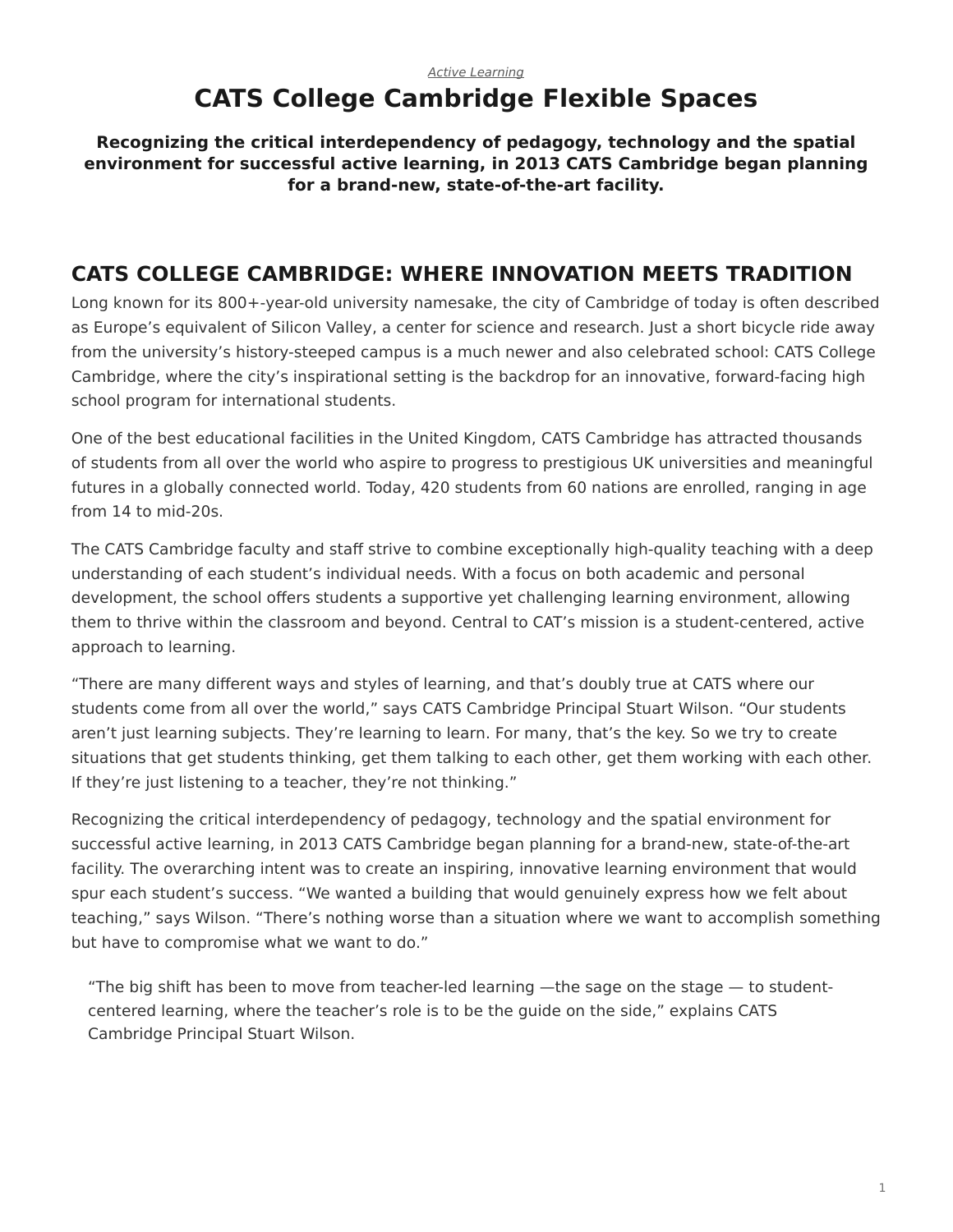# **A BIG SHIFT IN TEACHING AND LEARNING**

In the UK as well as much of the Western world, important changes have been underway in education since the turn of the new century. Before then, educational models emphasized rote memorization — an easy-to-measure type of learning that is essentially a teacher-centered approach. "Since about 2001, educators have been focusing on what actually happens inside a class and what makes for real learning," says Wilson. "The big shift has been to move from teacher-led learning — the sage on the stage — to student-centered learning, where the teacher's role is to be the guide on the side."

Active, student-centered learning is now a popularized topic among educators. "It's almost become cliché because people talk about it so much," reports Wilson. And yet, it's still not encoded in how many schools actually operate day-to-day. Too often, classrooms and teaching styles reflect Victorian-era norms versus present-day imperatives – i.e., students spend most of their time sitting in classrooms optimized for group lectures versus personalized, active learning.

# **A POWERFUL CONVERGENCE OF POSSIBILITIES**

As educators at CATS Cambridge began planning for their new facility, they had big ideas for what they wanted to accomplish. "One of the things that students need if they're to be comfortable and in control of their own environment is choice," explains Wilson. "So one of the things we wanted to do with our new campus was to create opportunities for students to choose where to work. We were really lucky because we started with a blank canvas."

Although the planning team at CATS had well-defined goals and ideas, they also wanted to gain new insights from experts who could expose them to a wider range of possibilities and successfully partner with them to realize solutions. They brought their aspirations to Steelcase UK dealership Hunts Office Furniture & Interiors Ltd. Working collaboratively over the next two years, their efforts resulted in a new campus, opened in September 2015, where every learning space was designed to meet the needs of a diverse student body.

# **PURPOSEFULLY DESIGNED FOR STUDENT ENGAGEMENT**

At the new CATS Cambridge, classrooms are informal, flexible spaces that emphasize doing and learning in small groups, whether it's collaborating around a table, a microscope or a whiteboard. A sophisticated environmental control system brings in fresh air to help keep students alert and engaged. Comfortable chairs on casters are easily arranged and rearranged for various scenarios, and integrated technology improves both the scope and efficiency of learning.

Nearby, a spacious reading room meets students' needs for focused study time, alone or in small groups. A variety of settings accommodates various preferences, and windows bring in natural light and views, a proven way to rejuvenate tired eyes and overloaded minds.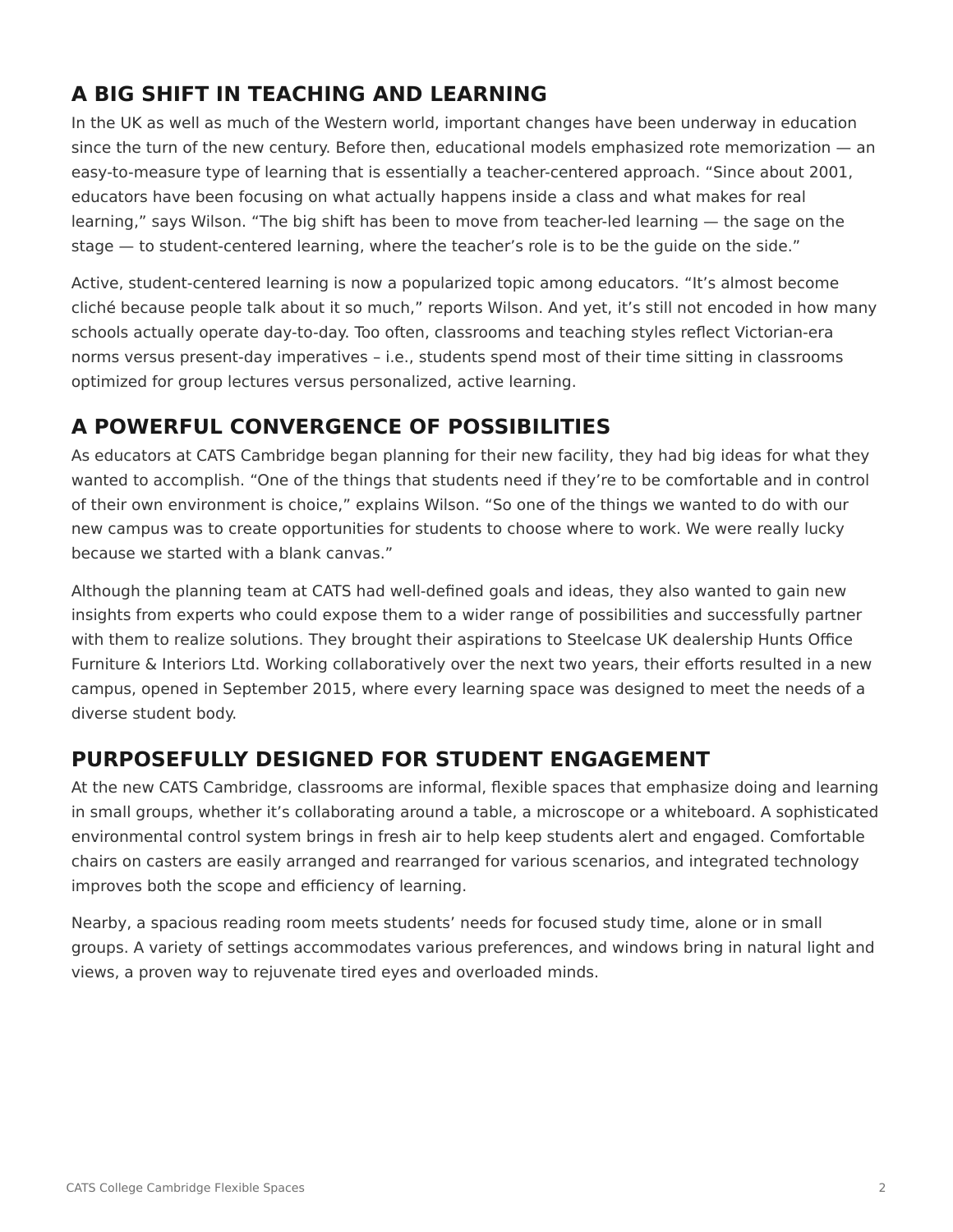Recognizing the positive impact of relaxation and social encounters, the facility includes a well-equipped common room where students come and go, whether for a few minutes of individual study between classes, working together on a group assignment or simply relaxing, alone or together, often over coffee. A shielded, technology-equipped collaboration setting provides a dedicated space for smallgroup work, increasing the versatility of this popular destination.

The new campus includes a well-equipped common room where students come and go, whether for a few minutes of individual study between classes, working together on a group assignment or simply relaxing, alone or together, often over coffee.

As students transition between classes, casual "touchdown" spaces are threaded throughout corridors. These are ideal sites for a few minutes of individual work or informal encounters with classmates or teachers.

Deliberate informality is an important part of the CATS Cambridge philosophy because it encourages spontaneous conversations, which often lead to unexpected insights and deeper appreciation for others. "The difference between a great student and a good student is fundamentally what happens outside the classroom," explains Wilson. "The most successful students are the ones who take what they've been doing in class and go and talk about it with other people. So the spaces where they do that are important."

In addition to furnishing learning spaces, Hunts provided Steelcase Inc. products for other areas throughout the new campus, including faculty offices and staff rooms, canteens, breakout and meeting areas.

**"The difference between a great student and a good student is fundamentally what happens outside the classroom. The most successful students are the ones who take what they've been doing in class and go and talk about it with other people. So the spaces where they do that are important."**

**STUART WILSON** | CATS Cambridge Principal

#### **ACHIEVING MEANINGFUL RESULTS**

It's been a great few years for CATS Canterbury, with the campus consistently achieving excellent outcomes for inspections and recognition through several national awards, including the highest possible rating from the government-approved Independent Schools Inspectorate (ISI).

For Wilson and the other teachers, however, the most meaningful measure of the school's success is the success of graduates who regularly achieve more than they ever thought possible.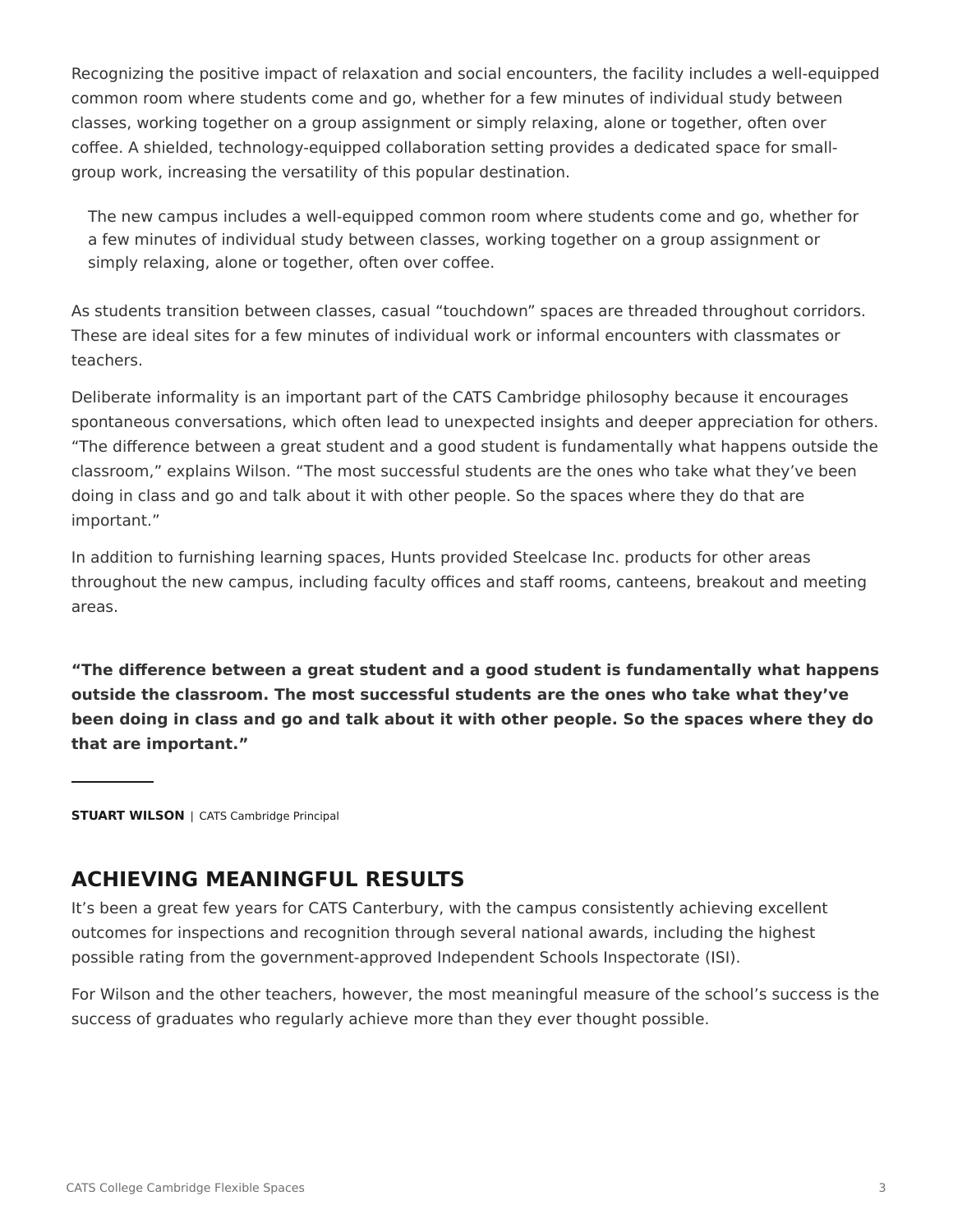At the new CATS Cambridge, classrooms are informal, flexible spaces that emphasize doing and learning in small groups, whether it's collaborating around a table, a microscope or a whiteboard.

"We're trying to take our students from a position of many different styles of learning and get them to a position where they can be really successful in later careers and later life. A key lesson we try to impart is that intelligence isn't fixed – in other words, smart isn't something you are, it's something you get," says Wilson. He believes it's important for educators to focus on lofty goals versus more narrow, easily measured outcomes such as preparing for exams. "We're in the business of building futures and shaping destinies," he says. "That's what we do."

#### **CREDITS**

Steelcase Dealer: Hunts Office Furniture & Interiors Ltd. Architect: Clague Architects, Canterbury Designer: Russell Emmett, Hunts Office Furniture & Interiors Ltd.

## **STEELCASE INC. PRODUCTS**

Classroom Furniture: [Verb](https://www.steelcase.com/products/conference-classroom-tables/verb/) Seating: [Node,](https://www.steelcase.com/products/collaborative-chairs/node/) [Think,](https://www.steelcase.com/products/office-chairs/think/) [Cobi](https://www.steelcase.com/products/collaborative-chairs/cobi/), Westside Desking: [FrameOne](https://www.steelcase.com/products/benching/frameone/), Kalidro Storage: [Universal](https://www.steelcase.com/products/bins-shelves/universal-storage/) Tambours Breakout: [media:scape,](https://www.steelcase.com/products/collaboration/mediascape/) [Lagunitas](https://www.steelcase.com/products/lounge-chairs/lagunitas-lounge-seating/), B-Free stools and tables

#### **Featured Products**